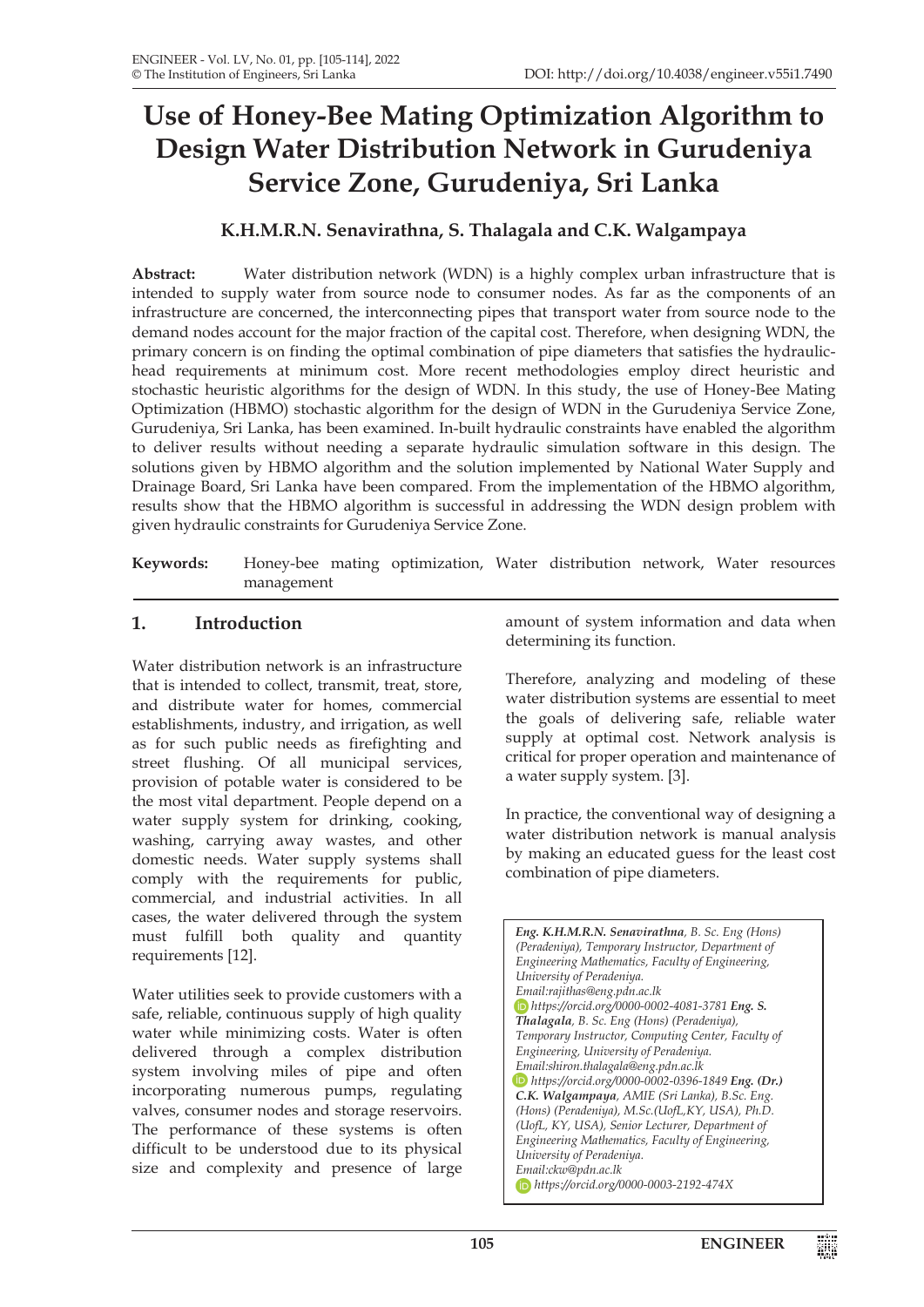In the recent past, the rise of water simulation software, such as WaterGEMS, WaterCAD, and EPANET, has enabled WDN design engineers to design water distribution networks with relatively less effort. However, a globally accepted right way of determining optimal combination of pipe diameters, especially for a large scale water distribution network, is still a subject of research due in part to the complexity of the problem. A small change in the combination of pipe diameters will result in a large change in the capital that has to be invested in the project implementation [11].

# **2. Literature Review**

Due to these issues, instead of making educated guesses for optimal combination of pipe diameters, notable amount of research shows that WDN design engineers and analysts have started employing direct-heuristic and stochastic-heuristic algorithms for the design of water distribution networks.

Noticeable studies that have used direct methods include the works done by Alporevits and Shamir [1], Suribabu [10], Lin et al. [7], Hsu and Cheng [6], Mohan and Babu [8], and Awe et al. [2]. As far as the general direct method criterion to determine pipe diameters of WDN is concerned, initially, all the pipes in the network have been set to their minimum discrete commercially available size, and the network has been simulated to determine the pressures at all the nodes in the network. The hydraulic simulations, alongside with the proposed algorithm, have been carried out with a hydraulic simulation software. If the minimum pressure requirements have not been satisfied in a node, the pipe exhibiting the maximum velocity has been increased to next commercially available size. Then the network has again been simulated to determine the pressure and flow velocity. Identification of maximum flow velocity in a pipe and increasing its size has been continued until the pressure head at all the demand nodes has exceeded the corresponding minimum required. At the end of this process, a feasible solution to the network has been obtained. The pipes for which the diameter has been more than required should have been replaced with smaller diameters to achieve the cost effective design. Hence, at the second stage, each pipe diameter has then been reduced to the next available size based on the selection indices proposed according to the study, until the pressure head at any one node has approached

the minimum required. It is noticeable that, these general direct methods have been applicable where the shape of the objective function has been known with respect to the set of decision variables (i.e. diameters). On the other hand, as a drawback, if the shape of the objective function is unknown, these direct methods become partly misleading when aiming for a global optimal solution.

On the contrary to the direct methods, the stochastic methods employ a search procedure over the entire solution space. When picking a solution whose objective function to be evaluated, the stochastic algorithms use probabilistic rules inspired mostly by the biological or any other natural phenomena. The applicability even with the complex non-linear problems, not-needing to identify the shape of the objective function (i.e. convex, concave etc.), are some of the benefits of these stochasticheuristic algorithms. A few recent studies that use stochastic algorithms such as, Simulated Annealing Approach by Cunha and Sousa [4], Genetic Algorithm (GA) by Dijk et al. [5], and Honey-Bee Mating Optimization (HBMO) by Mohan and Babu [9], have been carried out to check their performance upon given WDNs. Further, in the study done by Mohan and Babu [9], it has been systematically proven the efficacy of the HBMO algorithm over the other well-established stochastic algorithms by making use of the number of iterations taken to reach the optimal solution as a basis of evaluation.

In this study, the use HBMO algorithm for the design of WDN of Gurudeniya Service Zone, Gurudeniya, Sri Lanka, has been examined. The basic structure of the HBMO algorithm was adopted from Mohan and Babu [9]. To preserve the simplicity of the algorithm, it was updated with the change of the omission of the Nurse bees' mutation process. Further, comparison of solutions given by HBMO algorithm to the solution implemented by National Water Supply and Drainage Board (NWSDB), Sri Lanka, has been examined.

In the following sections, methodology and analysis, followed by the results and discussion, are presented. The conclusions made in the study are given towards the end of the paper.

# **3. Methodology and Analysis**

In this section, the terminology in the study, mathematical model formulation, and adaptation of HBMO algorithm for the WDN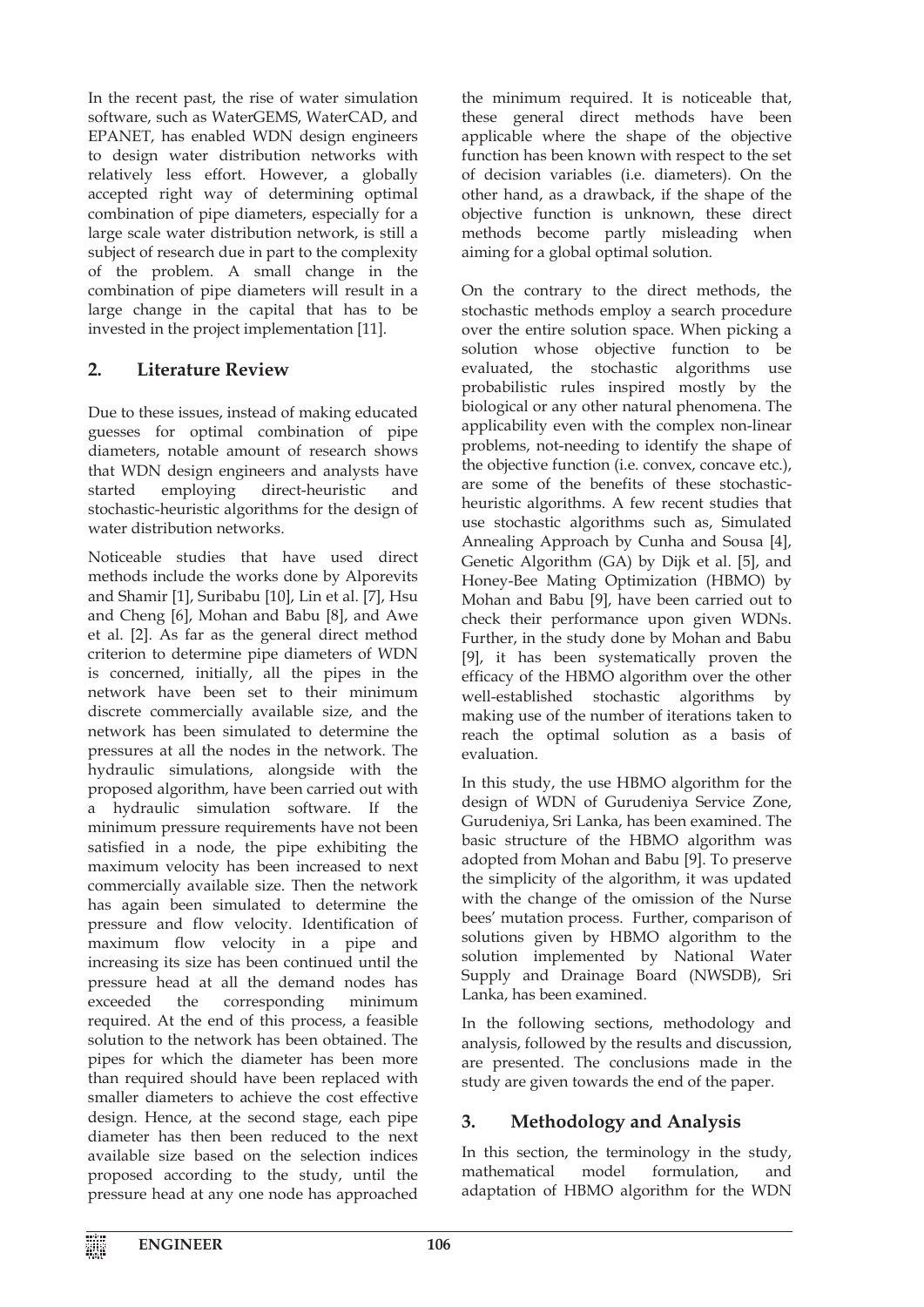design of Gurudeniya Service Zone are written explicitly. A description of the type of data used in the study is given at the latter part of this section.

# **3.1 Terminology**

### Water pipe:

A water pipe is a component for conveying water from source node to consumer demand nodes. This can be in meter scale or in kilometer scale.

Consumer node or demand node:

This is a point from which water is taken out of the water distribution network. These nodes could be housing units, factories, or any other establishment that draws water from the water distribution network.

Serial/looped pipe configuration:

A serial pipe configuration is a WDN configuration where all the pipes in the network are connected in series, whereas a looped configuration has at least one loop of pipes connected.

Water source or reservoir or tank:

This is a source point by which water supplier distributes water through the network to the consumer nodes. Usually, this source point is chosen to be at a higher elevated place. An advantage of the source point being at a high elevated place is that the water can then be sent through the distribution network by the use of earth's gravitational pull. This kind of flow is commonly known as gravity flow. Pumps may be used when the water pressure at consumer nodes is not significant with the only use of gravity flow.

# **3.2 Optimization Model Formulation**

The objective function of the design of water distribution network is defined as,

$$
Min Z = \sum_{i=1}^{N} C_i(D, L) \qquad \qquad ...(1)
$$

where,

 $N =$  number of pipes in the water distribution network;

 $C_i(D, L) = \text{cost of the } i^{\text{th}}$  pipe having diameter *D* and length *L*.

The hydraulic constraints to be satisfied while minimizing the objective function are,

$$
Q_i = W_j + Q_{i-1} \quad i = 1, 2, 3, ..., np \quad ...(2)
$$
  

$$
j = 1, 2, 3, ..., nd
$$

$$
H_i = H_{i-1} - F_i \quad i = 1, 2, 3, \dots, np \qquad \dots (3)
$$

$$
H_{R j} = H_j - E_j \quad j = 1, 2, 3, ..., nd \quad ...(4)
$$

$$
H_{R\ j} \ge\ H^{min}_{R\ j}\ j=1,2,3,\ldots,nd \qquad \qquad \ldots (5)
$$

$$
h_{f\ i} \ \leq \ h_{f\ max} \quad i = 1, 2, 3, \dots, np \qquad \dots (6)
$$

$$
D_i \ge 0 \quad i = 1, 2, 3, ..., np \quad ...(7)
$$

where,

 $Q_i$  = flow in the *i*<sup>th</sup> pipe;<br>  $W_i$  = demand in the *i*<sup>th</sup> n

 $W_j$  = demand in the  $j^{t\bar{h}}$  node;<br>  $H_i$  = nodal water head at  $i^{th}$ 

 $H_i$  = nodal water head at *i*<sup>th</sup> node;<br>  $H_{R i}$  = residual water head availab

 = residual water head available at the  $j^{th}$  node;<br> $E_i$  =

 = nodal elevation (from mean sea level  $MSL$ ) at  $i<sup>th</sup>$  node;

 $H_{R}^{min}$  = minimum residual water head required at the  $i^{th}$  node;

 $nd$  = number of demand nodes; and<br>  $np$  = number of pipes.

= number of pipes.

The friction of a pipe is calculated using the Hazzen's Williams Formula as follows.

$$
h_{f\ i} = C_{ft} \frac{10.666 \cdot Q_t^{1.85}}{C_{HW}^{1.85} \cdot D_t^{4.87}} \quad i = 1, 2, 3, \dots, np \qquad \dots (8)
$$

$$
F_i = L_i * h f_i \quad i = 1, 2, 3, ..., np \quad ...(9)
$$

where,

 $h_{f i}$  = friction loss in the *i*<sup>th</sup> pipe;<br>  $C_{f t}$  = fitting loss coefficient;  $C_{ft}$  = fitting loss coefficient;<br> $C_{HW}$  = Hazzen's Williams Co  $C_{HW}$  = Hazzen's Williams Coefficient<br> $F_i$  = total friction loss of the *i*<sup>th</sup> pipe

 $F_i$  = total friction loss of the *i*<sup>th</sup> pipe; and<br>  $L_i$  = length of the *i*<sup>th</sup> pipe.  $=$  length of the  $i^{th}$  pipe.

### **3.3 Honey-Bee Mating Optimization (HBMO) Algorithm**

**3.3.1 Biological Basis of Honey-Bee Colony** A honey-bee colony is composed of queens,

drones, and workers or nurses. Division of labor, individual and group level communications, and cooperative behavior are the strange features of the honey-bee colony. The number of queen bees in a colony may be either one (monogynous) or many (polygynous). Queens are the main reproductive sources of the honey-bee colony. Drones (the male bees) are fathers of the colony. The role of a drone is to inject its sperm into queen's spermatheca. The nurse bees take care of broods' growth and do not involve in the process of reproduction. As a honey-bee colony is concerned, the mating process begins with the queen bee's mating flight and its travel far away from the nest. At the beginning of the mating flight, the queen's speed is very fast and the speed gradually gets reduced as the mating process is progressing. During the mating flight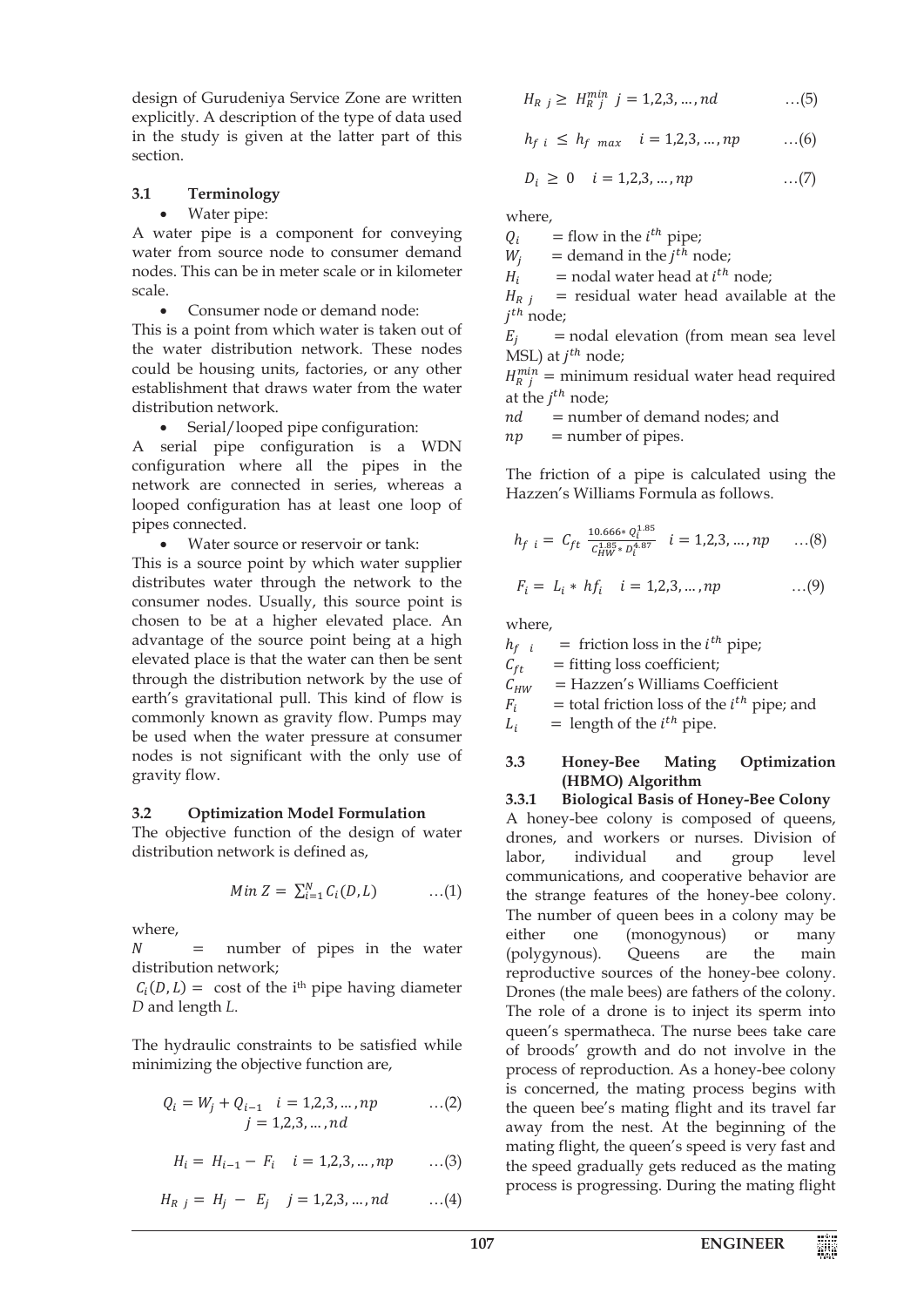of the queen, swarm of drones follow the queen bee and mate with the queen in the air. The queen bee can have several number of matings with different drones even in a single mating flight. But a drone's life ends up with a single mating. Eventual death of the drone indicates the successful insemination. The sperms accumulated in the queen's spermatheca create a genetic pool for the new colony to be born. The queen starts off a mating flight with an empty spermatheca, but by the time of coming back to the nest, its spermatheca is filled with accumulated sperms, either fully or partially. After a mating flight, the queen bee turns onto fertilize the eggs by retrieving the sperms accumulated in the spermatheca.

### **3.3.2 Adoptation of Biological Behavior of Honey-Bees for the Computational Purpose**

For the execution of HBMO algorithm, the number of queens and drones need to be fixed in the beginning. The parameters associated with the queens that require pre-specification are maximum number of broods that can be produced after a mating flight, spermatheca size, initial speed, speed reduction factor and the maximum number of mating flights. Each honey bee in a colony represents a trial in the solution space. This point onwards, the words honey bee and solution are used synonymously. To begin the search, the ancestors of the honey-bee colony need to be initialized. The individuals are represented by the string of genes and the string length is equal to the number of decision variables. The genes of the individuals can be represented by binary coded or real coded values. To initialize the gene values, it can be assigned at random from the available discrete set of choices available in the list.

After initialization, the fitness of the individuals has to be evaluated. For minimization problems, the inverse of the objective or cost function value can be taken as the fitness of a honey bee. As analogous to the real honey-bee colony, the solution with more fitness value would act as queen.

The queen sets off the mating flight with an empty spermatheca and with a high initial speed. The mating flight can be treated as a set of transitions in a state space - the environment - where the queen moves between the different states in some speed and mates with the randomly selected drones one by one. The mating can take place only when the probabilistic rule of mating described in the equation (10) gets satisfied.

$$
= e^{-\frac{\Delta(f)}{S(t)}} \qquad \qquad \dots (10)
$$

where,

*P* = probability of mating;

 $\overline{P}$ 

∆(*f)* = absolute difference between fitness values of the queen bee and the selected drone; and  $S(t)$  = speed of the queen.

After each transition in the space, speed of the queen gets reduced as per Equation (11).

$$
S(t) = \alpha S(t-1) \qquad \qquad \dots (11)
$$

where,

 $\alpha$  = speed reduction factor.

To replicate the death of a drone after insemination, the solution which represents the drone that successfully mates with the queen bee has to be removed from the drone population. The mating process of a queen can hold on until the spermatheca gets filled with sperms or the speed falls below the threshold value. The mating flight is postulated for all the queens if there exists more than one queen.

After the mating flight, the new broods can be brought forth by coupling the queen's and drone's genes. In HBMO, the function of nurse bees is limited to brood care only as the new broods arise only from the queen's eggs. After bringing forth the specified numbers of broods, the objective function requires to be evaluated to subsequently compute the fitness values of the broods. The broods with higher fitness values than current queens' fitness, have to be replaced as queens of the next generation. The routine of mating flight and subroutine of brood generation need to be continued until the termination criteria is met. The termination criteria may be either arrival of maximum number of mating flights or no more improvement in solution over certain number of mating flights. The pseudo-code of this algorithm is presented in Figure 1.

# **3.3.3 Individual Representation**

The number of genes in an individual is taken as the number of decision variables involved in the problem. That is, the number of pipes, whose diameters need determining, can be taken as the number of decision variables for a particular problem. For demonstration, the set of genes of a queen bee for an eight-variable problem can be represented as follows: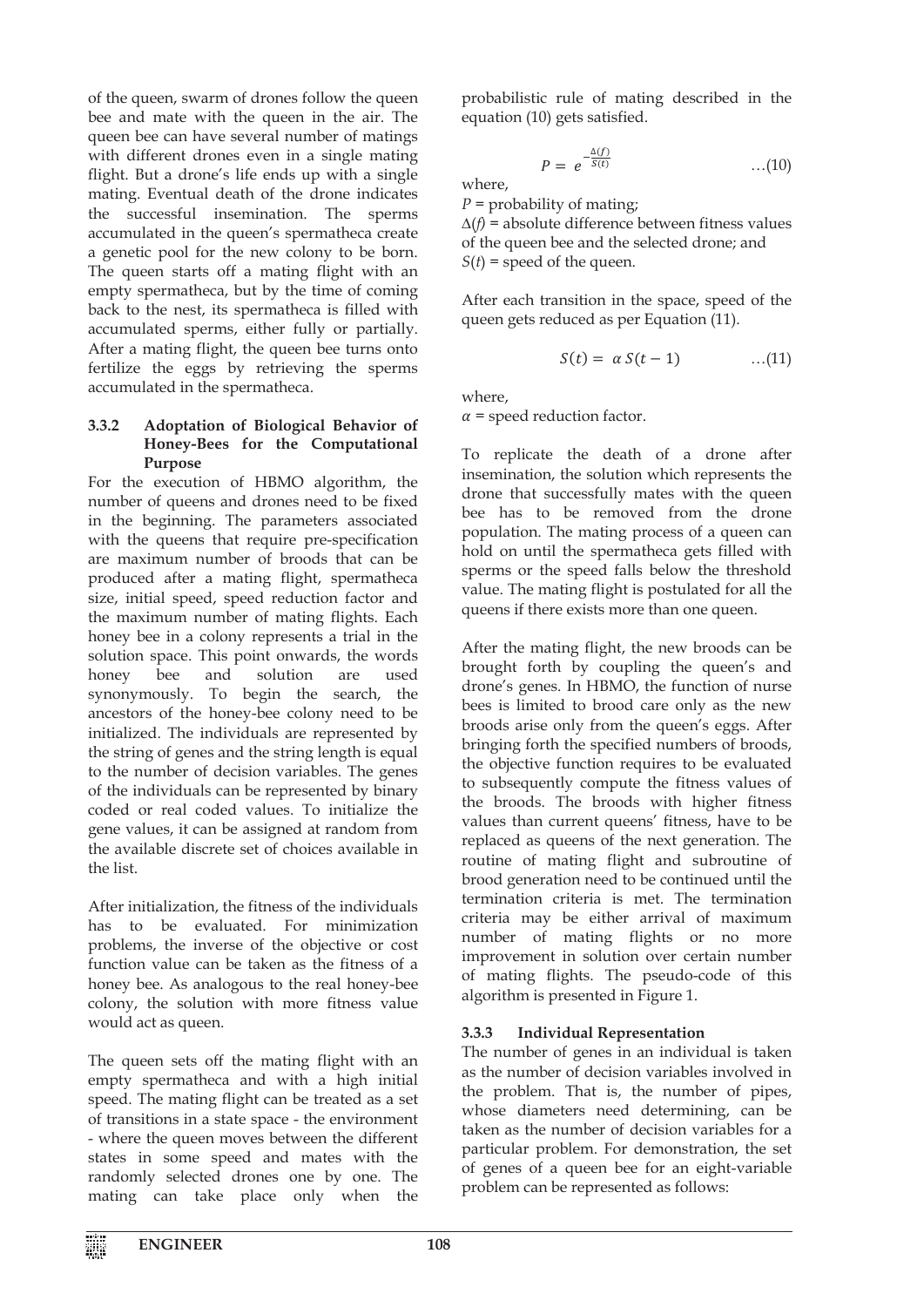### **Q1 Q2 Q3 Q4 Q5 Q6 Q7 Q8**

initialized from the list of discrete variables at random.

where Q1 to Q8 are the genes of the queen. The gene values of the individuals have to be

#### 1. initialization:

define the number of queens and drones. define the number of genes of the individuals. define the maximum number of mating flights. define the spermatheca size of the queens. define the queen's initial speed and speed reduction factor. define the number of broods that can be produced by a queen after a mating flight.

#### 2. generation of ancestors (initial colony)

initialize the queens and drones gene values from the list of discrete variables at random. classification of honey-bees: evaluate the objective function and subsequently the fitness of the individuals. based on the fitness value, arrange the individuals in an ascending order.  $n=1$ ; while n less than the number of queens individuals are queens.  $n=n+1$ . end while while n less than the number queens+drones individuals are drones.  $n=n+1$ . end while

#### 3. generation of new colony:

while maximum number of mating flight or no improvement in solution observed

#### mating Flight:

for each queen in the queen list

while the queen's spermatheca has space or speed>min value queen moves between states and randomly chooses drones if a selected drone satisfies the probabilistic rule of mating, add its sperm to the aueen's spermatheca remove the selected drone from the drone list end If update the queen's speed end While end for each queen

#### fertilization:

for each queen in the queen list

while the queen's spermatheca empty

randomly retrieve the sperm from the spermatheca using uniform random

numbergenerator

generate a brood by crossover the queen's and drone's genotypes

remove the used sperm from the spermatheca

end while

end for each queen

#### update the queens:

while the best brood is better than the worst queen replace the least-fittest queen with the best brood remove the best brood from the brood list end While update of drones list

end while

#### **Figure 1 - Pseudo-Code of the HBMO Algorithm [9]**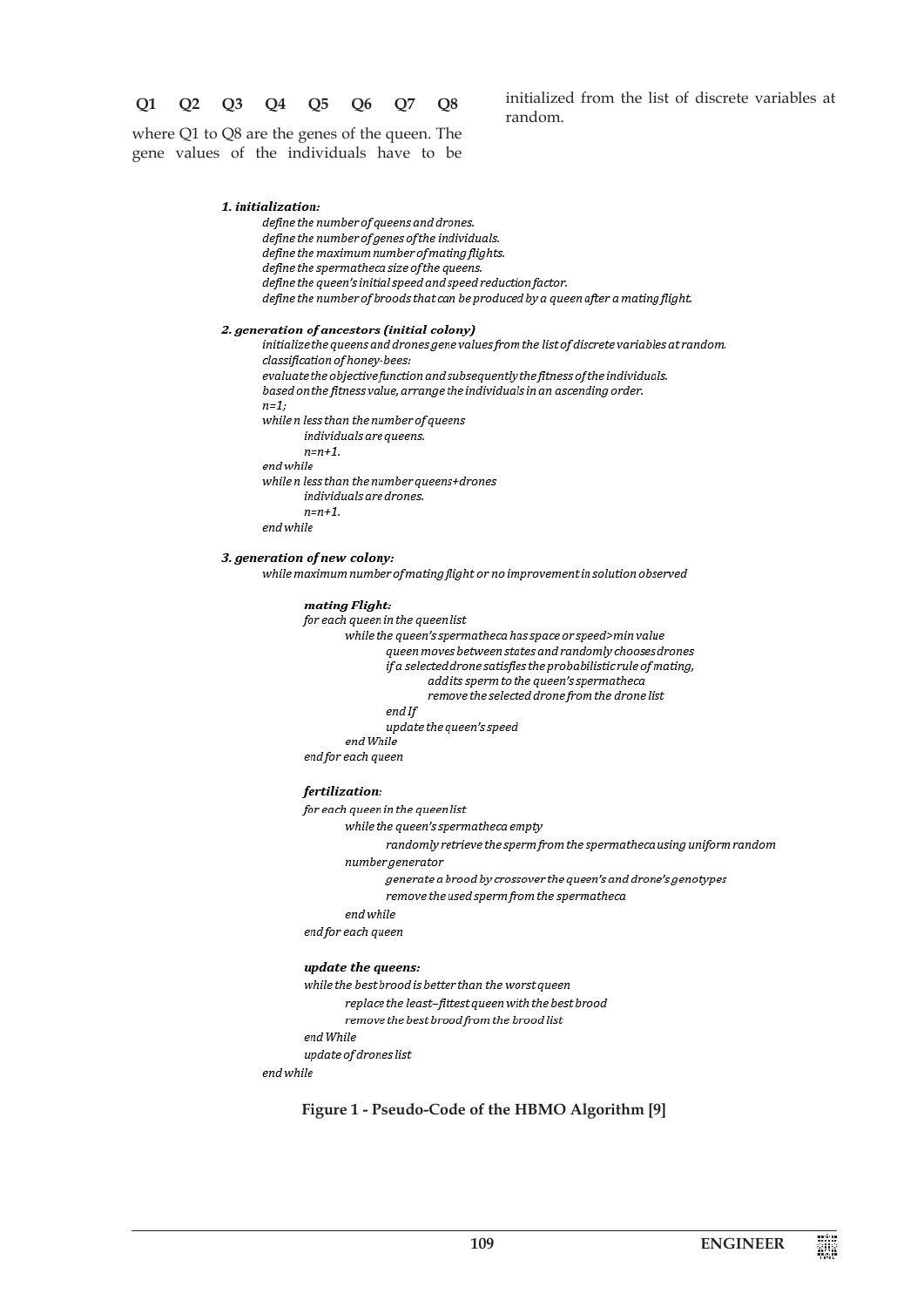The set of genes of a drone bee for an eightvariable problem can be represented as follows:

**D1 D2 D3 D4 D5 D6 D7 D8**

where, D1 to D8 are the genes of a drone.

The set of genes of a brood bee for an eightvariable problem can be represented as follows:

**B1 B2 B3 B4 B5 B6 B7 B8**



**3.3.4 Crossover Operation - Single-Point Crossover** 

where B1 to B8 are the genes of a brood.

A single cutoff point has to be selected at random. For the brood's string, drone's genes have to be placed up to the cutoff point, after that the queen's genes have to be placed.

|                             |  |  | D1   D2   D3   O4   O5   O6   O7   O8        |  |  |
|-----------------------------|--|--|----------------------------------------------|--|--|
| D3   D4   D5   D6   D7   D8 |  |  | $\mid$ B1   B2   B3   B4   B5   B6   B7   B8 |  |  |

**Figure 2 - Random Cut-off Point Selection in the Queen's and the Drone's Genes [9]** 

The random cut-off point selection is illustrated in Figure 2. As shown in Figure 2, B1, B2, B3, B4, B5, B6, B7 and B8 are the genes of a brood. The shaded boxes show the part of the string formed by the queen's genes.

# **3.4 Adapting the HBMO for the Designing of WDN**

The procedure in which the HBMO was used for the optimal WDN design is presented in Figure 3. In order to begin the implementation of the algorithm, the WDN parameters, such as source head, nodal elevations and demands, minimum hydraulic-head value to be maintained at the demand nodes, maximum allowable friction loss gradient, pipe layout, length of the individual pipes, commercially available pipe sizes, and unit cost associated with the commercial pipes are fed to the model. After specifying these parameters, the initial colony of honey-bees, also known as set of ancestors, is generated. To evolve the ancestors, the gene values are assigned from the list of commercially available pipe sizes. After initialization, the queen is selected at random from the initial colony. A penalty is added with the objective function value of the solutions that do not satisfy the minimum hydraulic-head constraint. Similarly, another penalty is added with the objective function value of the solutions that do not satisfy the maximum friction loss gradient. The penalty values added for the constraint violation are modeled through equations:

$$
(NP) = Max[(RH_j^{min} - RH_j), 0] * (NPF) \dots (12)
$$
  
  $j = 1,2,3, \dots, nd$ 

$$
(PP) = Max[0, (hfi - hfmax)] * (PPF) \qquad ...(13)
$$
  
 $i = 1,2,3,...,np$ 

where, NP, NPF, PP, and PPF denote nodal penalty, nodal penalty factor, pipe penalty, and

pipe penalty factor, respectively. The solutions which do not satisfy the minimum hydraulichead constraint and maximum friction loss constraint, are penalized in proportion to the hydraulic-head deficit  $(RH_j^{min} - RH_j)$  and excess friction loss  $(hf_i - hf_{max})$  values, as<br>mentioned in Eq. (12) and Eq. (13), mentioned in Eq.  $(12)$  and respectively. The inverse of objective function value is taken as the fitness value of a solution. The individual with most fitness value is chosen as the queen and the honey-bees with lower fitness than the queen are then considered as drones.

Once the initial colony of honey bees are generated, the mating flight of the queen-bee begins. During the mating flight, the queen mates with the drones that are randomly selected from the drone population only when the probabilistic rule of mating gets satisfied.

Then, the queen starts to fertilize the eggs through crossover process. The fitness values of some of the newly born broods might be higher than that of the current queen. If a better brood appears, replacement of the queen by the brood with better fitness is carried out. The processes of mating flight, new brood generation, and replacement of the queen are continued until either the maximum number of mating flights or no improvement in solution over the prespecified number of mating flights can be observed.

# **3.5 Gurudeniya Service Zone, Gurudeniya, Sri Lanka**

The Honey-bee Mating Optimization (HBMO) algorithm was tested using the water distribution network of Gurudeniya Service Zone, Gurudeniya, Sri Lanka.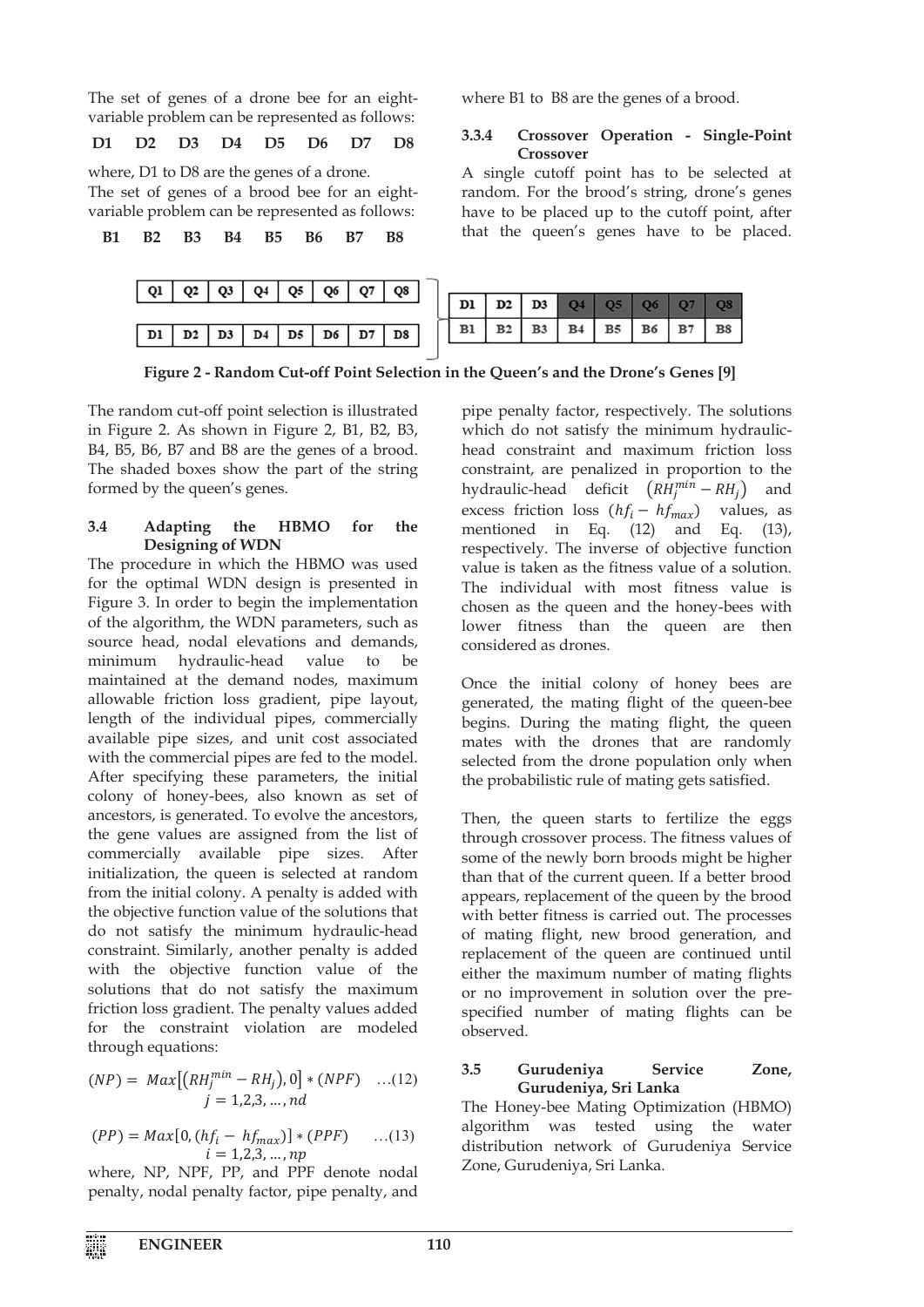

**Figure 3 - Flowchart for the Design of Water Distribution Network using Honey-Bee Mating Optimization (HBMO) Algorithm [9]**

The data set consisting of pipe layout, pipe lengths, nodal water demands, nodal elevations and reservoir (source) elevation data were obtained from National Water Supply and Drainage Board (NWS&DB), Sri Lanka. The schematic layout of the main pipe trunk, that has a serial pipe configuration, has been shown in Figure 4.

As shown in Figure 4, P1,P2,P3,…,P10 are the supply pipes. N1, N2, N3,..., N10 show consumer nodes and R1 shows the reservoir or

source node. Lengths of pipes of the WDN are shown in Table 1. Nodal water demands and nodal elevations are shown in Table 2.

The list of commercially available pipe sizes and their unit costs (adapted from Cunha and Sousa [4]) are shown in Table 3. The elevation at the reservoir node has been taken to be 555m. Depending on the material of the pipes present in the WDN, Hazen William's coefficient was selected to be 130 for all the pipes.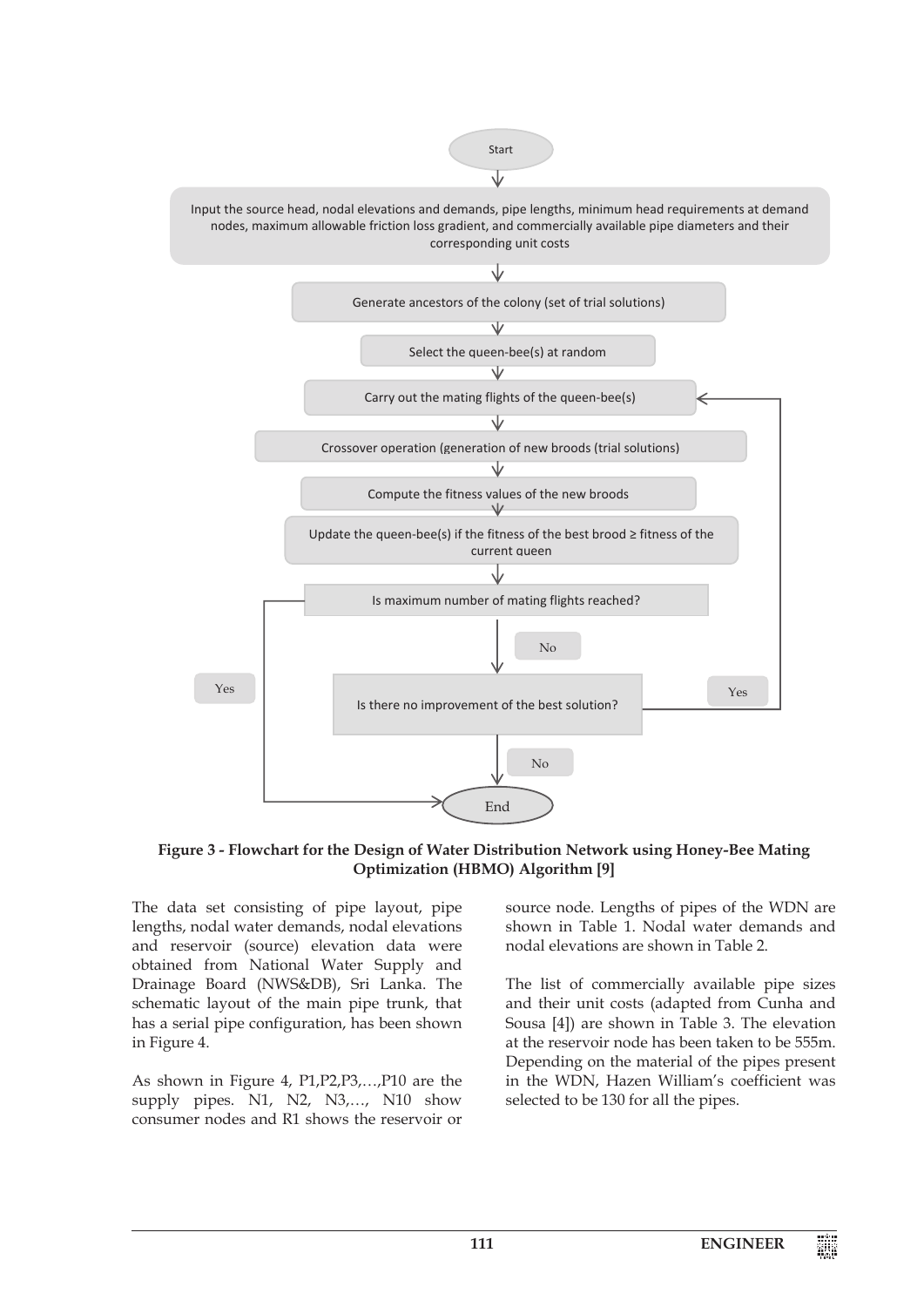

**Lanka**

**Table 1 - Lengths of Pipes of the Gurudeniya WDN**

| ,,,,,          |                |  |  |  |  |  |  |
|----------------|----------------|--|--|--|--|--|--|
| Pipe ID        | Length $/$ (m) |  |  |  |  |  |  |
| P1             | 690            |  |  |  |  |  |  |
| P <sub>2</sub> | 1120           |  |  |  |  |  |  |
| P <sub>3</sub> | 120            |  |  |  |  |  |  |
| P <sub>4</sub> | 270            |  |  |  |  |  |  |
| P <sub>5</sub> | 630            |  |  |  |  |  |  |
| P <sub>6</sub> | 280            |  |  |  |  |  |  |
| P <sub>7</sub> | 420            |  |  |  |  |  |  |
| P <sub>8</sub> | 230            |  |  |  |  |  |  |
| P <sub>9</sub> | 290            |  |  |  |  |  |  |
| P10            | 980            |  |  |  |  |  |  |

**Table 2 - Nodal Water Demands and Nodal** E**levations of Gurudeniya WDN**

| Node           | Demand /    | Elevation |
|----------------|-------------|-----------|
| ID             | $(m^3/day)$ | / (m)     |
| N1             | 796.52      | 452       |
| N <sub>2</sub> | 127.50      | 517       |
| N <sub>3</sub> | 112.50      | 519       |
| N <sub>4</sub> | 165.00      | 535       |
| N5             | 258.76      | 490       |
| N <sub>6</sub> | 131.25      | 481       |
| N7             | 168.76      | 476       |
| N8             | 228.76      | 486       |
| N <sub>9</sub> | 333.76      | 462       |
| N10            | 37.50       | 480       |

**Table 3 - Commercially Available Pipe Sizes and their Unit-Costs [4]**

| Diameter/ (mm) | Unit-Cost      |  |  |  |  |  |
|----------------|----------------|--|--|--|--|--|
|                | /(Units)       |  |  |  |  |  |
| 25.40          | $\mathfrak{D}$ |  |  |  |  |  |
| 50.80          | 5              |  |  |  |  |  |
| 76.20          | 8              |  |  |  |  |  |
| 101.60         | 11             |  |  |  |  |  |
| 152.40         | 16             |  |  |  |  |  |
| 203.20         | 23             |  |  |  |  |  |
| 254.00         | 32             |  |  |  |  |  |

### **3.6 Assignment of Values for the Parameters in the Algorithm**

The initial step when implementing HBMO was to evolve the ancestors. For this, the genes of individuals were assigned from the randomly selected pipe sizes. The number of genes of an individual was made equal to the number of pipes in the system. Therefore, for Gurudeniya WDN, each honey-bee was provided with ten number of genes for each. The analysis was carried out for a combination of one queen-bee and 499 drones. The number of mating flights was selected to be 1000. The spermatheca size of the queen-bee was selected as 100. The initial speed and the speed reduction factor were taken as 2 and 0.95, respectively. The threshold probability of the queen-bee to mate with a drone was selected as 0.01. In this state of the study, the Pipe Penalty Factor was kept constant, and only the Nodal Penalty Factor was varied to check its effect on the solution. At each of the nodes, the minimum residual head  $(H<sub>R</sub><sup>min</sup>)$  required was set to 10 m, while the maximum friction loss  $(h_{f max})$  allowed was set to 0.005 m/m, as per the design standard adapted at NWS&DB, Sri Lanka.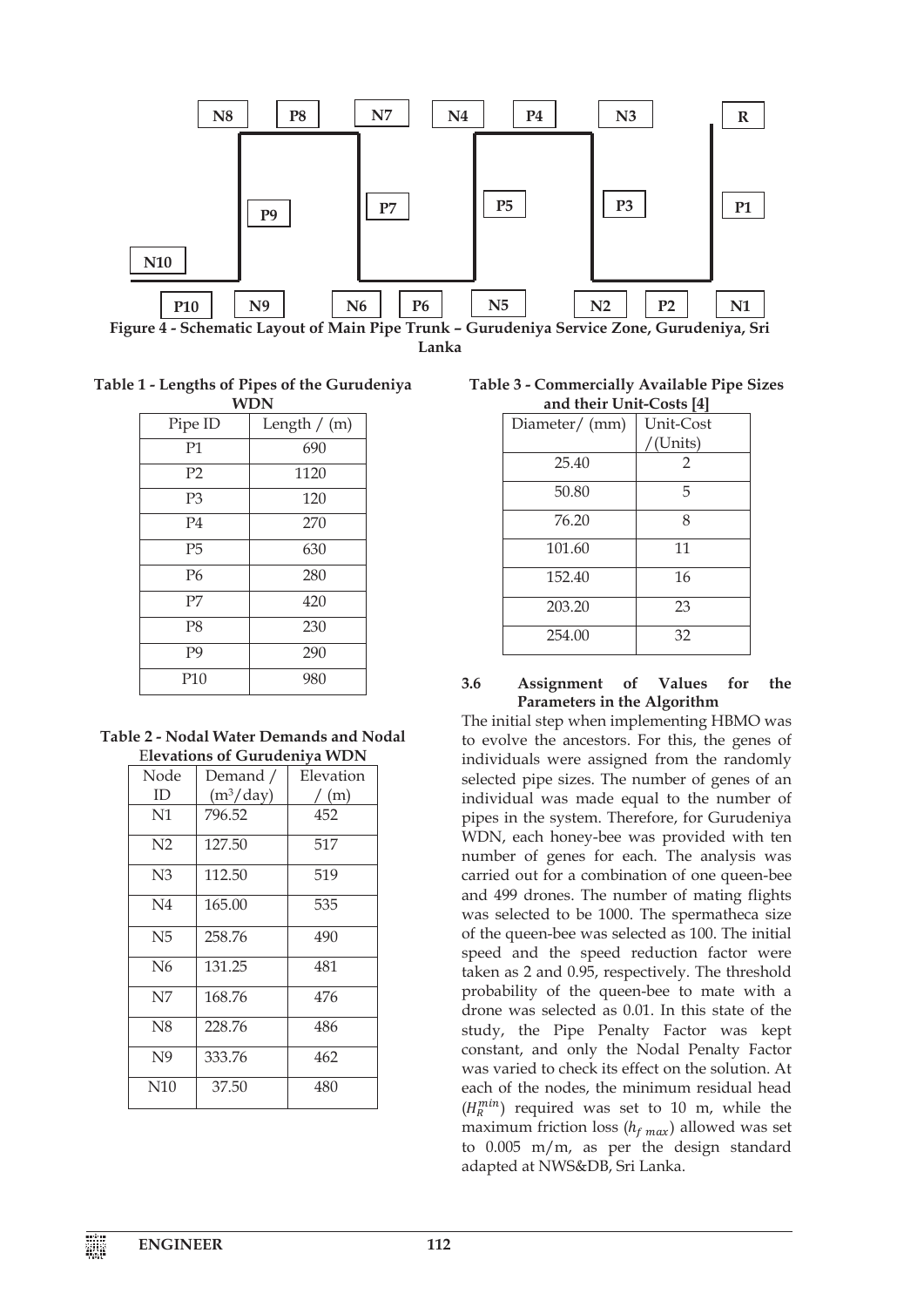# **4. Results and Discussion**

Solutions that were obtained for six trials are shown in Table 4. It is clear that, all six trials show closeness to the solution implemented by NWS&DB, Sri Lanka. It can be intuitively stated that, sudden elevation rises in the nodes N2, N4, N8, and N10 may have influenced diameters of pipes P2, P4, P8, and P10 to get noticeable fluctuating values from Trial 1 to Trial 6.

Table 5 shows the total penalty values and total cost values for different values of Nodal Penalty Factors assigned in the algorithm. Here, the Total Penalty is the summation of Nodal Penalty and the Pipe Penalty described in Equations 12 and 13, respectively. It could be noticed that, for small Nodal Penalty Factor values in Trial 1 and Trial 2, the solutions given by the algorithm are violating the hydraulic constraints of the problem by indicating large Total Penalties. Upon increasing the Nodal Penalty Factor value, zero Total Penalties have been indicated in Trials 3, 4, 5, and 6. With the extra increase of the Nodal Penalty Factor, it can be observed from the Trial 6 that, Total Cost

has risen to a relatively high value. It can be undeniably observed that, when the Nodal Penalty Factor is in close proximity to 5000, the cost of solution by the algorithm has gone below the cost of the solution NWS&DB has used in project implementation. Therefore, it can be promising that, with the use of HBMO algorithm, more solutions could be obtained whose costs are below the cost value of NWS&DB implemented solution.

# **5. Conclusions**

In this study, the use of Honey-Bee Mating Optimization (HBMO) for the design of WDN in the Gurudeniya Service Zone, Gurudeniya, Sri Lanka, has been examined. From the implementation of the HBMO algorithm, it could be observed that the HBMO algorithm is successful in addressing the WDN design problem with given mathematical constraints. In-built hydraulic constraints have enabled the algorithm to deliver results without needing a separate hydraulic simulation software in the design.

| Implemented by NWSⅅ (All Values are in mm) |         |         |         |         |         |         |             |
|--------------------------------------------|---------|---------|---------|---------|---------|---------|-------------|
|                                            |         |         |         |         |         |         | NWS&DB      |
|                                            | Trial 1 | Trial 2 | Trial 3 | Trial 4 | Trial 5 | Trial 6 | Implemented |
|                                            |         |         |         |         |         |         | Solution    |
| D <sub>1</sub>                             | 203.2   | 203.2   | 254.0   | 203.2   | 254.0   | 203.2   | 254.0       |
| D2                                         | 203.2   | 203.2   | 203.2   | 203.2   | 203.2   | 254.0   | 203.2       |
| D <sub>3</sub>                             | 101.6   | 101.6   | 152.4   | 254.0   | 203.2   | 152.4   | 203.2       |
| D <sub>4</sub>                             | 254.4   | 152.4   | 152.4   | 203.2   | 203.2   | 203.2   | 152.4       |
| D <sub>5</sub>                             | 101.6   | 152.4   | 101.6   | 152.4   | 152.4   | 203.2   | 203.2       |
| D6                                         | 203.2   | 152.4   | 254.0   | 152.4   | 101.6   | 101.6   | 101.6       |
| D7                                         | 76.2    | 101.6   | 152.4   | 203.2   | 101.6   | 203.2   | 101.6       |
| D8                                         | 203.2   | 152.4   | 101.6   | 152.4   | 76.2    | 254.0   | 76.2        |
| D <sub>9</sub>                             | 152.4   | 203.2   | 101.6   | 203.2   | 101.6   | 152.4   | 76.2        |
| D <sub>10</sub>                            | 76.21   | 76.21   | 152.4   | 25.4    | 50.8    | 76.2    | 76.2        |

**Table 4 - Solutions Obtained through Six Numbers of Trials and the Solution that was Implemented by NWS&DB (All Values are in mm)**

| <b>Trial Number</b> | $\cdot$<br>Nodal Penalty Factor | <b>Total Penalty</b> | Total Cost / (Units) |
|---------------------|---------------------------------|----------------------|----------------------|
|                     | 2000                            | 11846                | 86090                |
|                     | 3000                            | 10586                | 84640                |
|                     | 3900                            |                      | 98090                |
|                     | 4000                            |                      | 88210                |
|                     | 5000                            |                      | 84520                |
|                     | 6000                            |                      | 95830                |
| NWS&DB solution     |                                 |                      | 89110                |